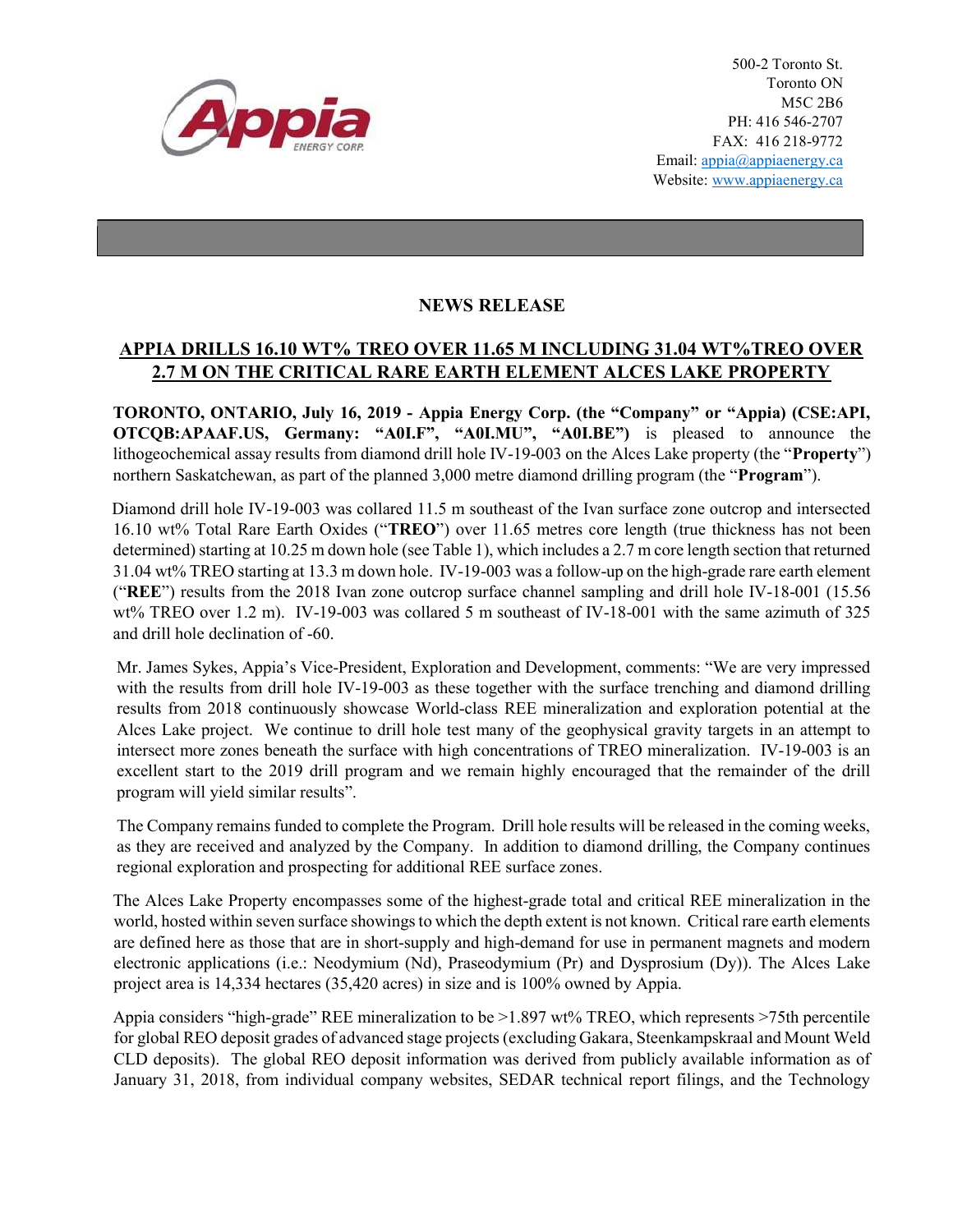Metals Research Advanced Rare Earth Projects Index (http://www.techmetalsresearch.com/metricsindices/tmr-advanced-rare-earth-projects-index/)

All sample results were provided by Saskatchewan Research Council's ("SRC") Geoanalytical Laboratory, an ISO/IEC 17025:2005 (CAN-P-4E) certified laboratory in Saskatoon, SK, for multi-element and REE analysis.

All analytical results reported herein have passed rigorous internal QAQC review and compilation. The technical content in this news release was reviewed and approved by Mr. Ken Wasyliuk, P.Geo, Project Manager for the Alces Lake project, and a Qualified Person as defined by National Instrument 43-101.

## About Appia

Appia is a Canadian publicly-traded company in the uranium and rare earth element sectors. The Company is currently focusing on delineating high-grade critical rare earth elements ("REE") and uranium on the Alces Lake property, as well as prospecting for high-grade uranium in the prolific Athabasca Basin on its Loranger, North Wollaston, and Eastside properties. The Company holds the surface rights to exploration for 57,048 hectares (140,968 acres) in Saskatchewan.

The Company also has a 100% interest in 12,545 hectares (31,000 acres), including rare earth element and uranium deposits over five mineralized zones in the Elliot Lake Camp, Ontario, which historically produced over 300 million pounds of  $U_3O_8$  and is the only Canadian camp that has had significant rare earth element (yttrium) production.

Appia's technical team is directed by James Sykes, who has had direct and indirect involvement with over 550 million lbs.  $U_3O_8$  being discovered in five deposits in the Athabasca Basin.

Appia has 65.3 million common shares outstanding, 85.2 million shares fully diluted.

Cautionary Note Regarding Forward-Looking Statements: This News Release contains forward-looking statements which are typically preceded by, followed by or including the words "believes", "expects", "anticipates", "estimates", "intends", "plans" or similar expressions. Forward-looking statements are not guarantees of future performance as they involve risks, uncertainties and assumptions. We do not intend and do not assume any obligation to update these forward- looking statements and shareholders are cautioned not to put undue reliance on such statements.

Neither the Canadian Securities Exchange nor its Market Regulator (as that term is defined in the policies of the CSE) accepts responsibility for the adequacy or accuracy of this release.

For further information, please contact:

Tom Drivas, President, CEO and Director: (tel) 416-546-2707, (fax) 416-218-9772 or (email) appia@appiaenergy.ca

James Sykes, VP Exploration & Development, (tel) 306-221-8717, (fax) 416-218-9772 or (email) jsykes@uraniumgeologist.com

Frank van de Water, Chief Financial Officer and Director, (tel) 416-546-2707, (fax) 416-218-9772 or (email) fvandewater@rogers.com